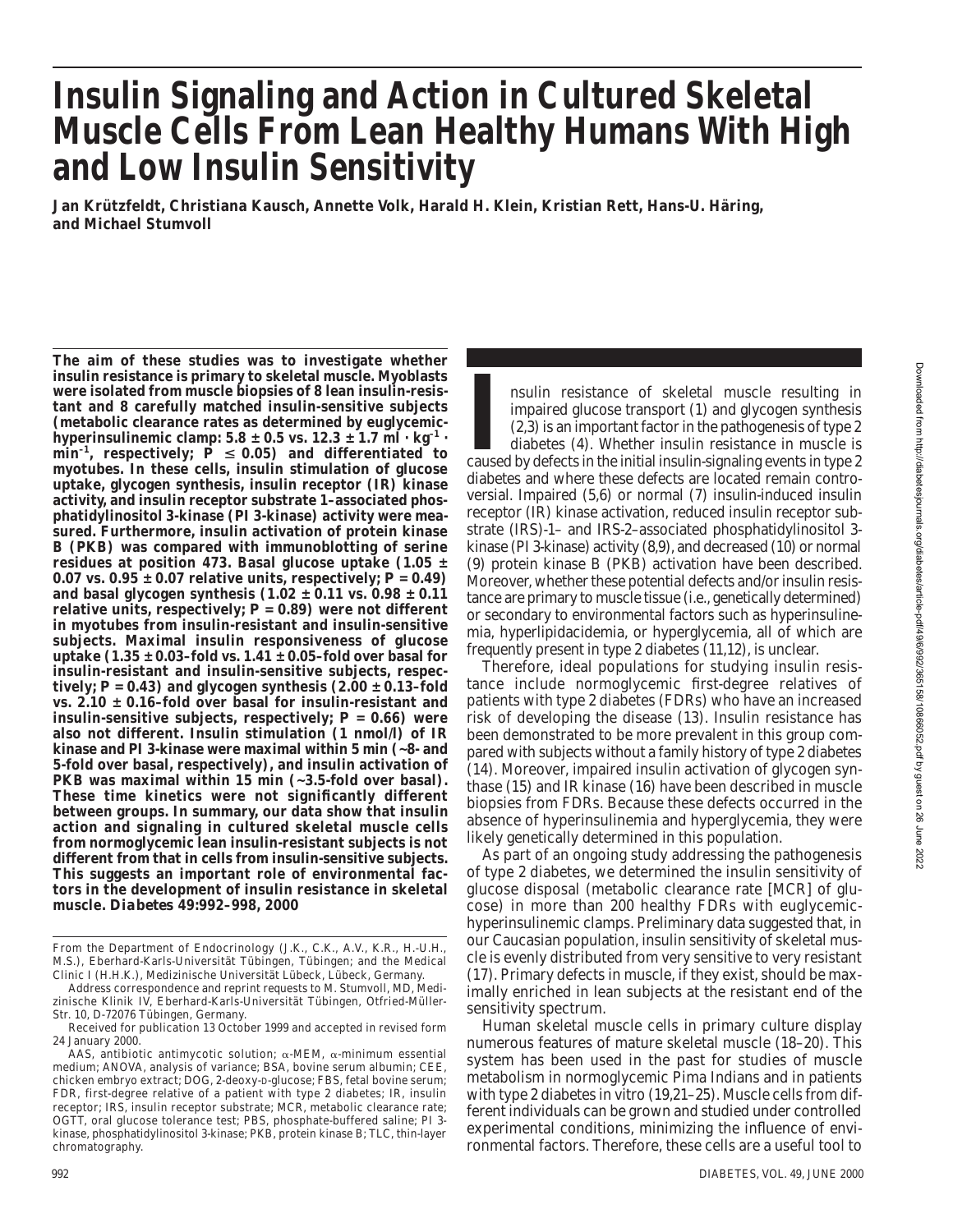search for primary defects in skeletal muscle. In this study, we compared insulin sensitivity in primary muscle cell cultures from 8 healthy lean insulin-resistant and 8 wellmatched insulin-sensitive Caucasians in the population described above. We measured insulin stimulation of glucose uptake and glycogen synthesis and key elements of the insulin-signaling cascade (IR kinase, IRS-1–associated PI 3 kinase, and PKB) in the muscle cells from both groups.

#### **RESEARCH DESIGN AND METHODS**

**Subjects.** A total of 8 normoglycemic nonobese insulin-resistant and 8 insulinsensitive Caucasian subjects were recruited from a study population to date of 200 FDRs. Insulin sensitivity was determined with the euglycemic-hyperinsulinemic glucose clamp and was expressed as MCR (ml  $\cdot$  kg<sup>-1</sup>  $\cdot$  min<sup>-1</sup> [17]). MCR values  $\leq$ 7.5 and  $\geq$ 8.5 ml · kg<sup>-1</sup> · min<sup>-1</sup> were cutoff points for insulin-resistant and insulin-sensitive subjects, respectively. Both groups were carefully matched for sex, age, and BMI. The study protocol was approved by the local ethics committee and was carried out in accordance with the Helsinki guidelines. All probands gave their informed written consent before they participated. Glucose tolerance was determined by an oral glucose tolerance test (OGTT) with 40 g glucose/m<sup>2</sup> (17). The clinical data are summarized in Table 1.

**Materials.** Collagenase type I,  $\alpha$ -minimum essential medium ( $\alpha$ -MEM), Ham's F-12 medium, fetal bovine serum (FBS), chicken embryo extract (CEE), and a mixture of antibiotic antimycotic solution (AAS; 250 µg/ml amphotericin B, 10,000 U/ml penicillin, 10,000 µg/ml streptomycin) were obtained from Gibco (Eggenstein, Germany). 2-[G-3H]deoxy-D-glucose  $(5-10 \text{ Ci/mmol/l})$ , D-[U-<sup>14</sup>C]glucose  $(250-360 \text{ mCi/mmol/l})$ , and  $[\gamma^{-32}P]ATP$ (3,000 Ci/mmol/l) were from Du Pont-NEN (Boston, MA). Human insulin (Huminsulin) was from Lilly (Giessen, Germany), rat recombinant IRS-1 was from Upstate Biotechnology (Lake Placid, NY), phosphatidylinositol and wortmannin were from Sigma (Munich, Germany), silica gel thin-layer chromatography (TLC) plates were from Merck (Darmstadt, Germany), polyclonal antibodies against Ser<sup>473</sup> in PKB and PKB protein were from New England Biolabs (Schwalbach, Germany), peroxidase-labeled antibodies against rabbit IgG were from Bio-Rad (Munich, Germany), and the enhanced chemiluminescence kit was from Amersham (Braunschweig, Germany).

**Cell culture.** Primary cultures were grown from satellite cells obtained from percutaneous biopsies performed on the lateral portion of the quadriceps femoris (vastus lateralis) muscle using side-cutting needles 5 mm in diameter (Popper & Sons, New Hyde Park, NY). The tissue (~80 mg) was immediately placed in 15 ml Ham's F-12 medium at 4°C. After discarding excess fat and connective tissue, the samples were digested in buffer A (100 mmol/l HEPES, 120 mmol/l NaCl, 48 mmol/l KCl, 1 mmol/l CaCl<sub>2</sub>, 5.5 mmol/l glucose, 0.1% collagenase, 1.5% bovine serum albumin [BSA], pH 7.4) for 15 min at 37°C with agitation. After a spin at 80*g*, the supernatants were collected in Ham's F-12 medium and 10% FBS (final concentration) to stop enzymatic digestion, and the pellet was subjected to 2 further rounds of digestion by resuspension and centrifugation. The supernatants and the remaining cell debris were pooled and decanted, and the cells were sedimented at 300*g* for 5 min. The cell pellet was then resuspended in a 1:1 mixture of  $\alpha$ -MEM and Ham's F-12 supplemented with 20% FBS, 1% CEE, and 0.2% AAS according to Sarabia et al. (20) and plated in 60-cm<sup>2</sup> dishes. All experiments were performed on subcultured cells (first pass) that were plated either at  $\sim 5 \times 10^4$  cells in 60-cm<sup>2</sup> dishes or at  $2.5 \times 10^3$  cells/well in 6-well plates. When myoblasts reached 80–90% confluence (after 4–7 population doublings [21]), the cells were fused for 4 days in  $\alpha$  -MEM with 2% FBS and 0.2% AAS according to Henry et al. (19). **2-Deoxy-D-glucose uptake and glycogen synthesis.** Assays for glucose uptake and glycogen synthesis were modified from those described by Berti et al. (26) for  $C_2C_{12}$  myotubes. Fused cells in 6-well plates were washed 3 times with HEPES-buffered saline solution (20 mmol/l HEPES, 140 mmol/l NaCl, 5 mmol/l KCl, 2.5 mmol/l MgSO<sub>4</sub>, 1 mmol/l CaCl<sub>2</sub>, 0.1% BSA, pH 7.4) and then incubated in the same solution with insulin (0–1,000 nmol/l) for 1 h at 37°C with 5%  $CO_2$ . To measure glucose uptake, 2-deoxy-D-glucose (DOG)/2-[<sup>3</sup>H]DOG (10 µmol/l final concentration, 0.08 µCi/well) was added for a further 10 min. Supernatants were then aspirated rapidly, and the cells were washed 3 times with ice-cold phosphatebuffered saline (PBS) and lysed in 0.2 N NaOH. After neutralization with 1 N HCl, radioactivity was determined by liquid scintillation counting. For the determination of nonspecific uptake, parallel incubations were performed in the presence of 10 µmol/l cytochalasin B instead of insulin, and the results were subtracted from the respective incubations in the absence of cytochalasin B.

For the measurement of glycogen synthesis, D-glucose/D-[<sup>14</sup>C]glucose (5 mmol/l final concentration, 0.3 µCi/well) was added to the wells instead of DOG. After 1 h at 37°C, the supernatants were aspirated rapidly, and the cells

| <b>TABLE 1</b>                       |  |
|--------------------------------------|--|
| Clinical characteristics of subjects |  |

Subjects Insulin- Insulinsensitive resistant *P n* (F/M) 5/3 5/3 Age (years)  $29 \pm 2$   $26 \pm 1$   $0.150$ <br>BMI (kg/m<sup>2</sup>)  $22 \pm 1$   $24 \pm 1$   $0.176$  $\tilde{\text{BMI}}$  (kg/m<sup>2</sup>)  $24 \pm 1$  0.176 Fasting glucose (mg%)  $85 \pm 3$   $84 \pm 3$  0.713 2-h Glucose  $(mg\%)^*$  87 ± 7 103 ± 5 0.101 Fasting insulin (pmol/l)  $33 \pm 5$   $46 \pm 8$  0.191 2-h Insulin (pmol/l)\*  $110 \pm 15$   $259 \pm 53$  0.017<br>MCR (ml · kg<sup>-1</sup> · min<sup>-1</sup>)†  $12.3 \pm 1.7$   $5.8 \pm 0.5$  0.003 MCR  $(ml \cdot kg^{-1} \cdot min^{-1})$   $\uparrow$  12.3  $\pm$  1.7 5.8  $\pm$  0.5 0.003

Data are means  $\pm$  SE. Significance was determined by Student's *t* test for unpaired data. \*By OGTT; †by euglycemic-hyperinsulinemic clamp.

were washed 3 times with ice-cold PBS and lysed in 30% (vol/vol) KOH. Aliquots (75 µl/well) were removed for protein analysis with the Bradford dye method (27) using the Bio-Rad reagent and BSA as a standard. The extracts were heated for 30 min at 95°C and were cooled on ice. Glycogen was precipitated with 95% ethanol and was centrifuged for 5 min at 9,000*g*. The resulting pellet was washed once with resuspension and precipitation. The final glycogen pellet was resuspended in 500 µl distilled water, and radioactivity was determined by liquid scintillation counting.

The insulin effect on glucose uptake and glycogen synthesis was expressed as counts per minute obtained in the presence of insulin divided by cpm obtained in the absence of insulin. Basal glucose uptake and glycogen synthesis were expressed as cpm per well per milligram of protein. To verify assay reproducibility, the cells of 6 subjects were plated, grown, and assayed on 2 different occasions. The interassay coefficients of variation for the effect of 100 nmol/l insulin were means  $\pm$  SE 5  $\pm$  1% (range 2–9) for glucose uptake and  $8 \pm 3\%$  (1-18) for glycogen synthesis.

**IR kinase and IRS-1–associated PI 3-kinase.** Myotubes in 60-cm<sup>2</sup> dishes were serum-starved in  $\alpha$ -MEM containing 0.5% FBS 16 h before the end of the 4-day fusion period. Myotubes were then stimulated for 0–64 min with insulin (0–100 nmol/l), washed 3 times with ice-cold PBS, and solubilized in buffer B (50 mmol/l HEPES, 1% Triton X-100, 20 mmol/l EDTA, 400 mmol/l sodium fluoride, 50 mmol/l sodium pyrophosphate, 5 mmol/l sodium orthovanadate, 8 mmol/l phenylmethylsulfonyl fluoride, 3 mg/ml benzamidine, 2 µg/ml aprotinin, 2.5 µg/ml leupeptin, 2.5 µg/ml pepstatin A, pH 7.4). After being on ice for 30 min, lysates were centrifuged for 20 min at 12,000*g*, and the supernatants were stored at –80°C until further use. Protein contents were determined as described above. For the IR kinase assays, 40 µl lysates (3.5 mg/ml) were added to microwells coated with anti-IR antibody (28) at 4°C. After overnight incubation, the wells were washed, and the kinase activity of immobilized IR was measured in the presence of 0.3  $\mu$ mol/l ATP containing 3  $\mu$ Ci/well [ $\gamma$ <sup>-32</sup>P]ATP and 2.4 µg/ml recombinant IRS-1 as previously described (29). Wells were then washed again, and insulin binding activity (defined as the amount of insulin specifically bound at 8.7 nmol/l) was analyzed as described earlier (28). IR kinase activity was expressed as attomoles phosphate incorporated into IRS-1 per minute per femtomole of insulin binding.

For the measurement of IRS-1–associated PI 3-kinase, a newly developed microwell-based assay system was used. A total of 40 µl of lysates (3.5 mg/ml) was added to microwells coated with anti–IRS-1 antibody (30) at 4°C. After overnight incubation, the wells with the immobilized IRS-1 were washed 5 times with buffer C (0.05% Triton X-100, 100 mmol/l NaCl, 2.5 mmol/l KCl, 1 mmol/l CaCl<sub>2</sub>, 20 mmol/l HEPES, 0.5% BSA, 10% glycerol, pH 7.4) followed by 5 washes with buffer D (20 mmol/l HEPES, 10 mmol/l MgCl<sub>2</sub>, 0.4 mmol/l EGTA, 0.4 mmol/l NaH<sub>2</sub>PO<sub>4</sub>, pH 7.5). Phosphorylation reactions were then initiated by adding 35 µl of buffer D (5 µg phosphatidylinositol, 50 µmol/l ATP, 12 µCi  $[\gamma^{32}P]$ ATP) to each well. Parallel incubations in the presence of 100 nmol/l wortmannin served as negative controls. After 2 h at 30°C, the reactions were ended by adding 20  $\mu$ l 4 N HCl to the wells. Samples were then transferred to reaction cups on ice, and lipids were extracted with 95 µl chloroform/methanol (1:1 vol/vol). After centrifugation for 5 min at 9,000*g*, the lower organic phase was applied to silica gel TLC plates. Plates were developed in  $CHCl<sub>3</sub>:CH<sub>3</sub>OH:H<sub>2</sub>O:NH<sub>4</sub>$  (60:53:15:2), dried, and visualized by autoradiography. Radioactivity incorporated into phosphatidylinositol was quantified by a phosphoimager (Fujix BAS 2000 BioImage System; Fuji, Japan).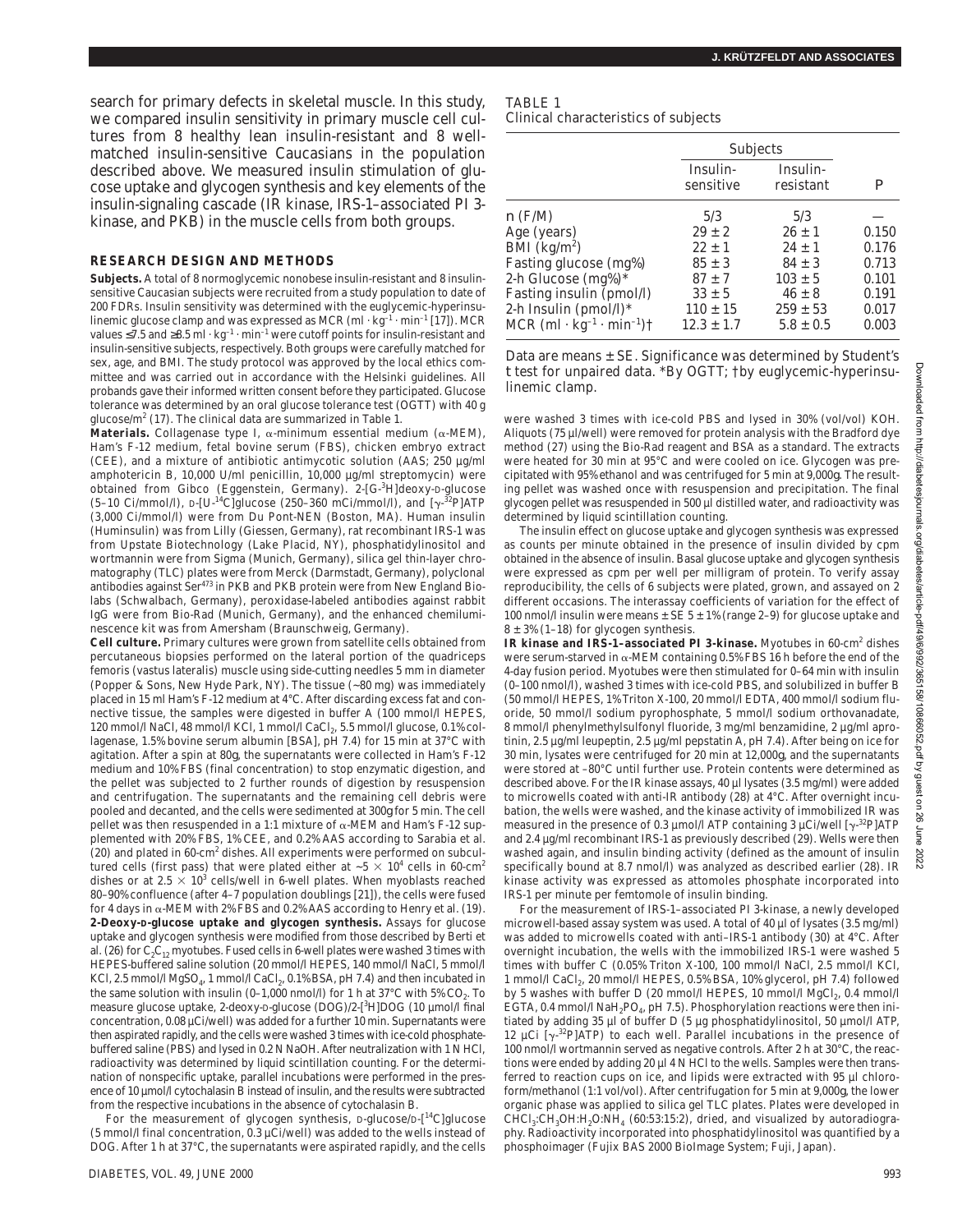**Immunoblotting.** The activation of PKB that occurs by its phosphorylation at threonine 308 and Ser<sup>473</sup> (31) was determined with immunoblotting of the Ser473. Cell lysates used for kinase assays were adjusted for the same protein content by dilution in Laemmli sample-buffer (32) that contained 10% (vol/vol)  $\beta$ -mercaptoethanol. Samples were boiled, subjected to 7.5% SDS-PAGE (45 µg total protein/lane for detection of Ser<sup>473</sup> in PKB, 15 µg/lane for detection of PKB protein), and the proteins were transferred to nitrocellulose membranes. Ser $4^{73}$  in PKB and PKB protein were detected with specific primary antibodies, peroxidase-labeled secondary antibodies, and enhanced chemiluminescence (33). Bands were evaluated by scanning densitometry. **Statistics.** Myotubes were grown and analyzed in pairs containing cells from 1 insulin-resistant and 1 insulin-sensitive subject. In every paired experiment, results are expressed relative to the mean absolute value. This permitted us to compare experiments performed on separate days. Statistical significance was evaluated by 2-tailed Student's *t* test for paired or unpaired data or by analysis of variance (ANOVA) for time courses and dose-response curves as indicated.  $P$  values  $\leq 0.05$  were considered to be statistically significant.

### **RESULTS**

**Effect of different concentrations of insulin on glucose uptake, glycogen synthesis, and insulin signaling in myotubes.** Figure 1*A* and *B* show insulin dose-response curves for 2-deoxyglucose uptake and glycogen synthesis in myotubes. Dose responses were not different in insulin-sensitive and insulin-resistant subjects. Maximal insulin effects were achieved at 100 nmol/l insulin, at which glucose uptake was increased ~1.4-fold and glycogen synthesis was increased ~2-fold over basal levels. Insulin effect (100 nmol/l) on glucose uptake was completely inhibitable by 0.1 µmol/l wortmannin (data not shown). Cytochalasin B decreased basal glucose uptake by >90% (data not shown), which confirmed that glucose uptake resulted from specific carrier-mediated transport. Figure 1*C*–*E* demonstrates insulin dose-response curves for IR kinase, IRS-1–associated PI 3-kinase, and phosphorylation of Ser<sup>473</sup> in PKB, which were not significantly different between myotubes from insulin-sensitive and insulin-resistant subjects (NS by ANOVA). Insulin at a concentration that elicited maximal glucose uptake and glycogen synthesis (100 nmol/l) activated IR kinase ~15-fold and IRS-1–associated PI 3-kinase  $\sim$ 11-fold and increased Ser<sup>473</sup> phosphorylation in PKB ~60-fold over their respective basal values.

**Insulin action in myotubes from insulin-resistant subjects compared with control subjects.** As shown in Fig. 2, maximal insulin responsiveness of glucose uptake (1.35  $\pm$ 0.03–fold vs.  $1.41 \pm 0.05$ –fold over basal, respectively;  $P = 0.43$ ) and glycogen synthesis  $(2.00 \pm 0.13$ –fold vs.  $2.10 \pm 0.16$ –fold over basal, respectively;  $P = 0.66$ ) were not significantly different between myotubes from 8 insulin-resistant and 8 insulin-sensitive subjects. Furthermore, basal glucose uptake  $(1.05 \pm 0.07 \text{ vs. } 0.95 \pm 0.07 \text{ relative units, respectively}; P = 0.49$  $[n = 7]$ ) and basal glycogen synthesis  $(1.02 \pm 0.11 \text{ vs. } 0.98 \pm 0.11 \text{ vs. } 0.09 \pm 0.01 \text{ vs. } 0.09 \pm 0.01 \text{ vs. } 0.09 \pm 0.01 \text{ vs. } 0.09 \pm 0.01 \text{ vs. } 0.09 \pm 0.01 \text{ vs. } 0.09 \pm 0.01 \text{ vs. } 0.09 \pm 0.01 \text{ vs. } 0.09 \pm 0.01 \text{ vs. } 0$ 0.11 relative units, respectively;  $P = 0.89$  [ $n = 7$ ]) were not significantly different in insulin-resistant and insulin-sensitive subjects.

**Time kinetics of insulin signaling in myotubes.** Figure 3 shows that insulin at a physiological concentration (1 nmol/l) led to a rapid increase in the activity of IR kinase and IRS-1– associated PI 3-kinase to maximal levels within 5 min (~8- and 5-fold over basal, respectively). In addition, insulin elicited maximal levels of PKB activation within 15 min (~3.5-fold over basal). These time kinetics were not different in myotubes from insulin-resistant versus insulin-sensitive subjects (NS by ANOVA). Furthermore, the amount of PKB protein as detected by immunoblot did not differ from basal lev-

els during insulin incubation for as long as 64 min (data not shown; NS) and was not different between groups at any time point (NS by ANOVA).

# **DISCUSSION**

The present study demonstrates that neither insulin-stimulated glucose uptake, glycogen synthesis, nor insulin signaling in cultured skeletal muscle cells were different in insulinresistant and insulin-sensitive subjects. This in vitro lack of differences in insulin action and signaling is remarkable because glucose disposal measured in vivo was clearly different in the 2 groups. This finding indicates that the clinical insulin resistance in our subjects largely depended on factors present only in the in vivo environment. Deprivation of these factors during controlled culture conditions clearly resulted in the loss of the differences in insulin sensitivity, which suggests that, in our population, insulin resistance was not caused by primary defects in skeletal muscle but rather by environmental factors.

This conclusion contrasts with the general perception that lean insulin-resistant subjects are prone to have a primary defect in skeletal muscle. However, this interpretation of the data would not preclude heredity to be important in the development of insulin resistance. For example, genetic factors may well control the susceptibility of muscle to exogenous factors that result in impaired insulin action, including mild hyperinsulinemia and/or glycemic excursions (e.g., postprandial) that have been shown to decrease glucose disposal in skeletal muscle in vivo (34). Recent observations showing that myotubes from patients with type 2 diabetes are more sensitive to the effect of hyperglycemia to downregulate glucose transport activity than cells from normal control subjects support this concept (25). Our findings are also consistent with a recent study that demonstrated that isolated adipocytes from insulin-resistant FDRs have no defect in insulin action on glucose uptake and lipolysis compared with control subjects (35). However, the in vivo insulin sensitivity was not as clearly separated in that study as in our study.

Our finding no difference in insulin action could also be explained by a loss of the individual muscle phenotype as a result of the growth and differentiation conditions in vitro. For example, whether the muscle-specific glucose transporter GLUT4, which is expressed in cultured muscle cells (19,20), contributes to insulin-stimulated glucose uptake in this cell model to the same extent as in mature skeletal muscle is not known. We cannot therefore exclude the possibility that GLUT1, which is also expressed in cultured muscle cells (19,20), confounded our results. The insulin responsiveness of glucose uptake in our study, however, was comparable with that in previous studies that used the same cell model (20,36). Insulin-stimulated glycogen synthesis, the other effector system in cultured muscle cells, was also of a similar magnitude as demonstrated in previous reports (21,37). Furthermore, we demonstrated for the first time that insulin signaling (IR kinase, PI 3-kinase, PKB) in differentiated muscle cells is highly responsive to insulin. Insulin dose-response characteristics of IR kinase were in a similar range as previously observed for IR kinase from mature skeletal muscle stimulated in vivo (38) or in vitro (16). These findings demonstrate that insulin effects in myotubes and mature muscle are at least in part comparable. Therefore, we consider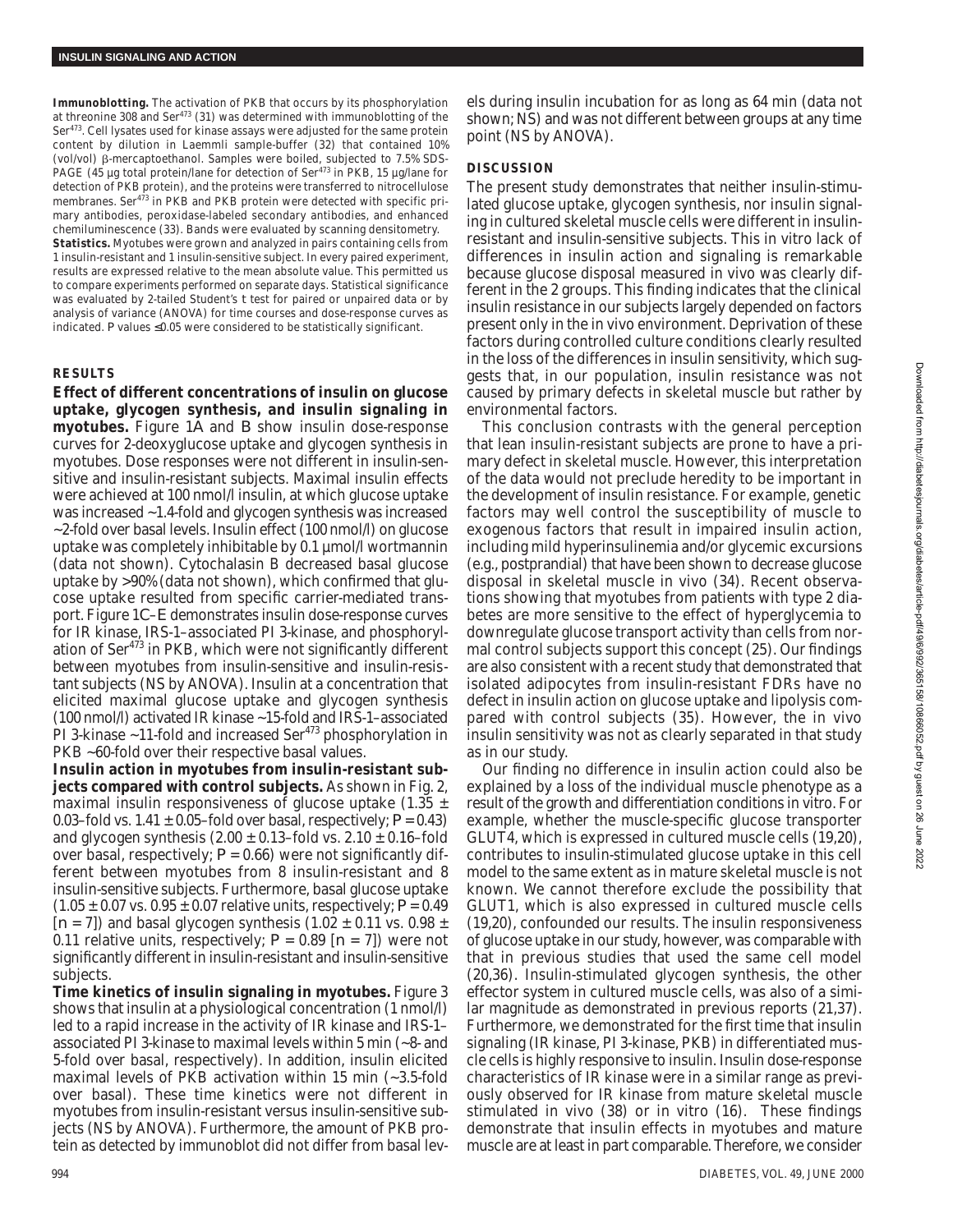

**FIG. 1. Effect of increasing concentrations of insulin on glucose uptake (***A***), glycogen synthesis (***B***), IR kinase (***C***), IRS-1–associated PI 3-kinase**  $(D)$ , and Ser<sup>473</sup> in PKB (E) in myotubes. Myotubes from insulin-sensitive ( $\bullet$ ) and insulin-resistant subjects ( $\circ$ ) were stimulated with the indicated concentrations of insulin for 1 h (A and B), 4 min (C and D), or 15 min (E). A and B: Glucose uptake and glycogen synthesis of myotubes from 3 insulin-sensitive and 3 insulin-resistant subjects (MCR 13.2 ± 3.1 vs. 5.6 ± 1.1 mg · kg<sup>-1</sup> · min<sup>-1</sup>, respectively). C IR kinase activities mea**sured after immobilization of IR from the myotubes of 8 insulin-sensitive and 8 insulin-resistant subjects (MCR 12.3 ± 1.7 vs. 5.8 ± 0.5 mg · kg–1 · min–1, respectively) to anti–IR microwells.** *D***: IRS-1–associated PI 3-kinase activities measured after immobilization of IRS-1 from the myotubes of 3 insulin-sensitive and 3 insulin-resistant subjects (MCR 13.3 ± 3.7 vs. 5.6 ± 1.1 mg · kg–1 · min–1, respectively) to anti–IRS-1 microwells. A representative autoradiograph is shown.** *E***: Ser<sup>473</sup> phosphorylation in PKB measured by immunoblot in myotubes from 2 insulin-sensitive and** 2 insulin-resistant subjects (MCR 10.5 ± 1.4 vs. 5.6 ± 1.0 mg · kg<sup>-1</sup> · min<sup>-1</sup>, respectively). A representative immunoblot is shown. Data are means ± **SE. The numbers next to the lines indicate the mean MCR of the subjects used for the respective panel.**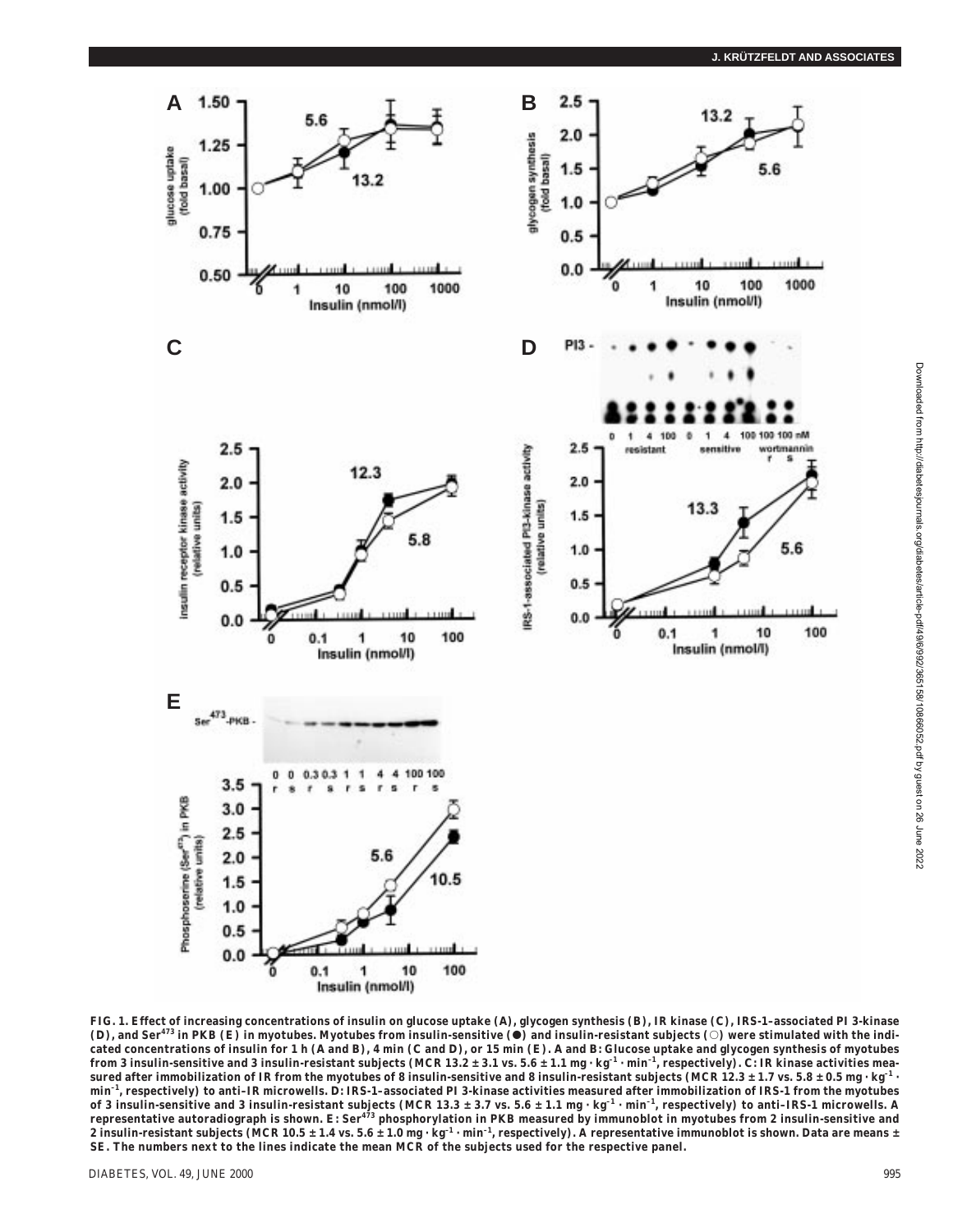

**FIG. 2. Maximal insulin-stimulated glucose uptake (***A***) and glycogen synthesis (***B***) in myotubes from 8 insulin-sensitive (**d**) and 8 insulin**resistant subjects ( $\circ$ ) stimulated with or without 100 nmol/l insulin **for 60 min.**

our cell culture system to be a valid model for excluding primary defects of major relevance in skeletal muscle.

In contrast with our data, previous studies have shown insulin resistance to be retained in cultured muscle cells. Myotubes from patients with type 2 diabetes showed no alterations in insulin responsiveness of glucose transport, whereas basal glucose transport activity was reduced (19). Furthermore, basal and insulin-stimulated glycogen synthase fractional velocity was impaired in myotubes from subjects with type 2 diabetes as shown by the same authors (24). In cultured myoblasts from nondiabetic Pima Indians, in vivo insulin resistance was also retained (21–23). Several possible explanations exist for these apparent discrepancies. Differences in age and body weight between control and diabetic subjects may have influenced the results (19,24). Moreover, insulin resistance in the cultured muscle cells from diabetic subjects may reflect irreversible acquired defects as a consequence of chronic hyperinsulinemia and/or hyperglycemia before their isolation. In addition, differences in genetic background may play a role, which would especially be the case for Pima Indians. Finally, we cannot exclude that, despite their hereditary status, the insulin-resistant subjects in our study will not develop diabetes. Thus, the primary muscle insulin resistance that definitely results in overt type 2 diabetes may have a different in vitro appearance.

One could argue that the relatively small maximal insulin effect on glucose uptake (~40% over basal) and on glycogen synthesis (~100% over basal), albeit in the range of previous studies, does not provide sufficient sensitivity to compare the groups at physiological insulin levels (dose-response curves



**FIG. 3. Time dependence of the effect of 1 nmol/l insulin on IR kinase (***A***), IRS-1–associated PI 3-kinase (***B***), and Ser<sup>473</sup> in PKB (***C***) in myotubes from insulin-sensitive (0) and insulin-resistant (0) subjects.** *A***: IR kinase activities in myotubes from 8 insulin-sensitive and 8 insulin-resistant subjects.** *B***: IRS-1–associated PI 3-kinase activities in myotubes from 7 insulin-sensitive and 7 insulin-resistant subjects. A representative autoradiograph is shown.** *C***: Ser<sup>473</sup> phosphorylation in PKB in myotubes from 7 insulin-sensitive and 7 insulin-resistant subjects. A representative immunoblot is shown. Data are means ± SE. \*Significant difference from the corresponding basal value (** $P \le 0.05$ **) by Student's** *t* **test for paired data).**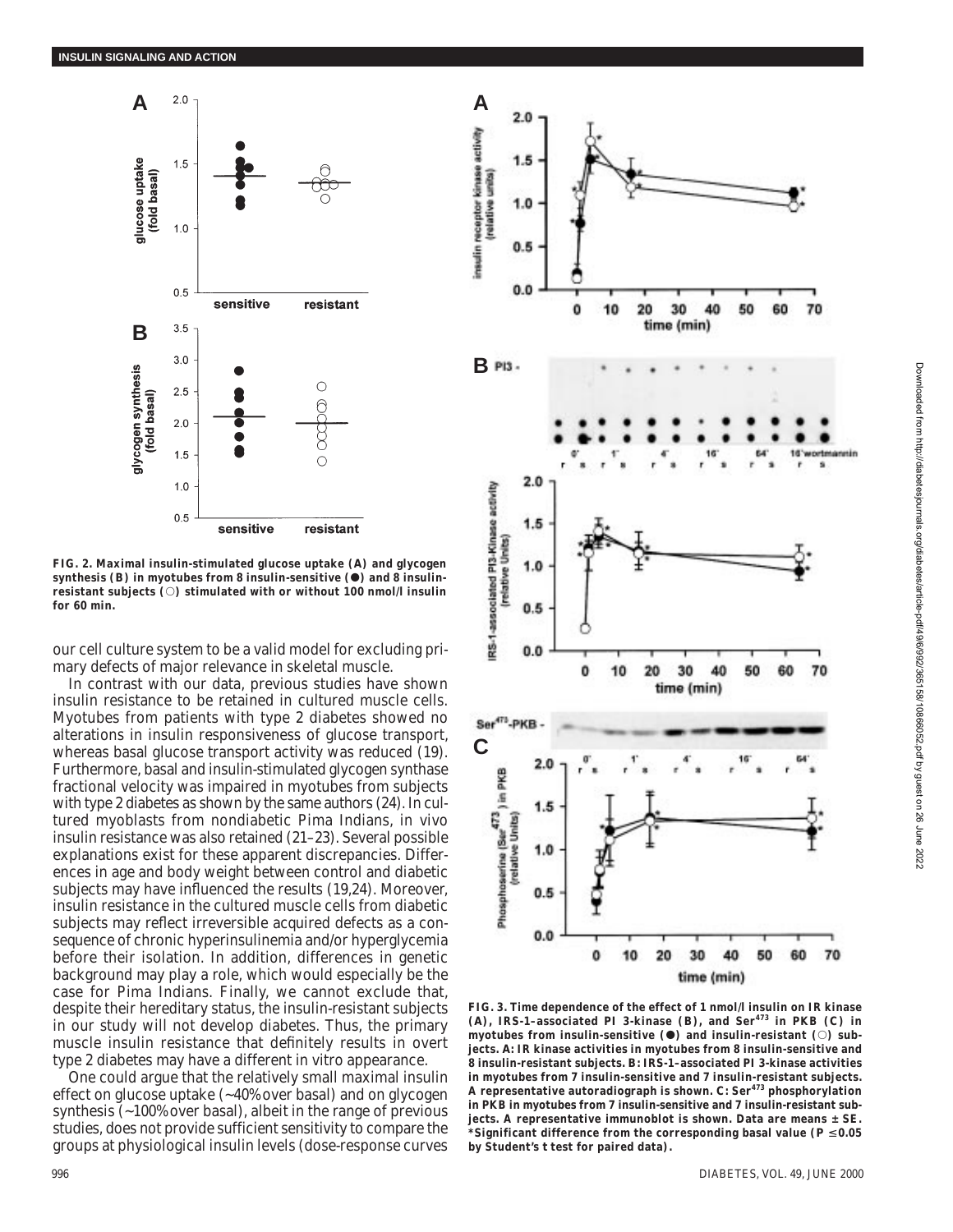demonstrated for cell lines from 3 individuals in each group [Fig. 1]). Therefore, to produce a reasonable insulin effect, we had to use supraphysiogical insulin concentrations (100 nmol/l [Fig. 2]). This does not match the in vivo stimulation in which insulin concentrations of ~0.5 nmol/l were used. Consequently, we extended our comparative investigations to the insulin-signaling cascade. In this study, the high insulin responsiveness of IR kinase, PI 3-kinase, and PKB allowed us to investigate time kinetics at a physiological insulin concentration (1 nmol/l). However, also at this concentration, no differences between myotubes from insulinresistant and insulin-sensitive subjects were detectable.

One may consider the fact that the insulin-sensitive subjects also had a family history of type 2 diabetes to be a disadvantage of this study. However, we regarded the highly insulinsensitive subjects to be unaffected by potentially primary factors causing in vivo insulin resistance regardless of family history and therefore to be suitable for comparison with the insulin-resistant subjects.

In summary, our data show that insulin signaling and action in cultured skeletal muscle cells from normoglycemic lean insulin-resistant subjects are not impaired. This finding suggests an important role of environmental factors in the development of insulin resistance in skeletal muscle.

## **ACKNOWLEDGMENTS**

This work was supported in part by grants from Deutsche Forschungsgemeinschaft (Stu-192/2-1 to M.S. and KL-503/7-3 to H.H.K.), the European Community (QLRT-1999-00674), and the Deutsche Diabetes-Gesellschaft (to M.S.).

We thank the volunteers for their participation. We gratefully acknowledge the superb technical assistance of E. Maerker.

## **REFERENCES**

- 1. Cline GW, Petersen KF, Krssak M, Shen J, Hundal RS, Trajanoski Z, Inzucchi S, Dresner A, Rothman DL, Shulman GI: Impaired glucose transport as a cause of decreased insulin-stimulated muscle glycogen synthesis in type 2 diabetes. *N Engl J Med* 341:240–246, 1999
- 2. Bogardus C, Lillioja S, Stone K, Mott D: Correlation between muscle glycogen synthase activity and in vivo insulin action in man. *J Clin Invest* 73:1185–1190, 1984
- 3. Damsbo P, Vaag A, Hother-Nielsen O, Beck-Nielsen H: Reduced glycogen synthase activity in skeletal muscle from obese patients with and without type 2 (non-insulin-dependent) diabetes mellitus. *Diabetologia* 34:239–245, 1991
- 4. Reaven GM: Role of insulin resistance in human disease. *Diabetes* 37:1595– 1607, 1988
- 5. Nolan JJ, Freidenberg G, Henry R, Reichart D, Olefsky JM: Role of human skeletal muscle insulin receptor kinase in the in vivo insulin resistance of noninsulin-dependent diabetes mellitus and obesity. *J Clin Endocrinol Metab* 78:471–477, 1994
- 6. Obermaier-Kusser B, White MF, Pongratz DE, Su Z, Ermel B, Muhlbacher C, Haring HU: A defective intramolecular autoactivation cascade may cause the reduced kinase activity of the skeletal muscle insulin receptor from patients with non-insulin-dependent diabetes mellitus. *J Biol Chem* 264:9497–9504, 1989
- 7. Klein HH, Vestergaard H, Kotzke G, Pedersen O: Elevation of serum insulin concentration during euglycemic hyperinsulinemic clamp studies leads to similar activation of insulin receptor kinase in skeletal muscle of subjects with and without NIDDM. *Diabetes* 44:1310–1317, 1995
- 8. Bjornholm M, Kawano Y, Lehtihet M, Zierath JR: Insulin receptor substrate-1 phosphorylation and phosphatidylinositol 3-kinase activity in skeletal muscle from NIDDM subjects after in vivo insulin stimulation. *Diabetes* 46:524–527, 1997
- 9. Kim YB, Nikoulina SE, Ciaraldi TP, Henry RR, Kahn BB: Normal insulindependent activation of Akt/protein kinase B, with diminished activation of phosphoinositide 3-kinase, in muscle in type 2 diabetes. *J Clin Invest* 104:733– 741, 1999
- 10. Krook A, Roth RA, Jiang XJ, Zierath JR, Wallberg-Henriksson H: Insulin-stimulated Akt kinase activity is reduced in skeletal muscle from NIDDM subjects. *Diabetes* 47:1281–1286, 1998
- 11. Ferrannini E: Insulin resistance versus insulin deficiency in non-insulindependent diabetes mellitus: problems and prospects. *Endocrinol Rev* 19:477– 490, 1998
- 12. Gerich JE: The genetic basis of type 2 diabetes mellitus: impaired insulin secretion versus impaired insulin sensitivity. *Endocrinol Rev* 19:491–503, 1998
- 13. Kobberling J, Tillil H: Empirical risk figures for first-degree relatives of noninsulin-dependent diabetics. In *The Genetics of Diabetes Mellitus*. Kobberling J, Tattersall R, Eds. London, Academic, 1982, p. 202–209
- 14. Eriksson J, Franssila-Kallunki A, Ekstrand A, Saloranta C, Widen E, Schalin C, Groop L: Early metabolic defects in persons at increased risk for non-insulindependent diabetes mellitus*. N Engl J Med* 321:337–343, 1989
- 15. Vaag A, Henriksen JE, Beck-Nielsen H: Decreased insulin activation of glycogen synthase in skeletal muscles in young nonobese Caucasian first-degree relatives of patients with non-insulin-dependent diabetes mellitus. *J Clin Invest* 89:782–788, 1992
- 16. Handberg A, Vaag A, Vinten J, Beck-Nielsen H: Decreased tyrosine kinase activity in partially purified insulin receptors from muscle of young, non-obese first degree relatives of patients with type 2 (non-insulin-dependent) diabetes mellitus. *Diabetologia* 36:668–674, 1993
- 17. Volk A, Renn W, Overkamp D, Mehnert B, Maerker E, Jacob S, Balletshofer B, Haring HU, Rett K: Insulin action and secretion in healthy, glucose tolerant first degree relatives of patients with type 2 diabetes mellitus: influence of body weight. *Exp Clin Endocrinol Diabetes* 107:140–147, 1999
- 18. Blau HM, Webster C: Isolation and characterization of human muscle cells. *Proc Natl Acad Sci U S A* 78:5623–5627, 1981
- 19. Henry RR, Abrams L, Nikoulina S, Ciaraldi TP: Insulin action and glucose metabolism in nondiabetic control and NIDDM subjects: comparison using human skeletal muscle cell cultures. *Diabetes* 44:936–946, 1995
- 20. Sarabia V, Lam L, Burdett E, Leiter LA, Klip A: Glucose transport in human skeletal muscle cells in culture: stimulation by insulin and metformin. *J Clin Invest* 90:1386–1395, 1992
- 21. Thompson DB, Pratley R, Ossowski V: Human primary myoblast cell cultures from non-diabetic insulin resistant subjects retain defects in insulin action. *J Clin Invest* 98:2346–2350, 1996
- 22. Youngren JF, Goldfine ID, Pratley RE: Insulin receptor autophosphorylation in cultured myoblasts correlates to glucose disposal in Pima Indians. *Am J Physiol* 276:E990–E994, 1999
- 23. Mott DM, Pratley RE, Bogardus C: Postabsorptive respiratory quotient and insulin-stimulated glucose storage rate in nondiabetic Pima Indians are related to glycogen synthase fractional activity in cultured myoblasts. *J Clin Invest* 101:2251–2256, 1998
- 24. Henry RR, Ciaraldi TP, Abrams-Carter L, Mudaliar S, Park KS, Nikoulina SE: Glycogen synthase activity is reduced in cultured skeletal muscle cells of noninsulin-dependent diabetes mellitus subjects: biochemical and molecular mechanisms. *J Clin Invest* 98:1231–1236, 1996
- 25. Ciaraldi TP, Abrams L, Nikoulina S, Mudaliar S, Henry RR: Glucose transport in cultured human skeletal muscle cells: regulation by insulin and glucose in nondiabetic and non-insulin-dependent diabetes mellitus subjects. *J Clin Invest* 96:2820–2827, 1995
- 26. Berti L, Kellerer M, Capp E, Haring HU: Leptin stimulates glucose transport and glycogen synthesis in C2C12 myotubes: evidence for a P13-kinase mediated effect. *Diabetologia* 40:606–609, 1997
- 27. Bradford MM: A rapid and sensitive method for the quantitation of microgram quantities of protein utilizing the principle of protein-dye binding. *Anal Biochem* 72:248–254, 1976
- 28. Klein HH, Kowalewski B, Drenckhan M, Fehm HL: Insulin stimulation of human adipocytes activates the kinase of only a fraction of the insulin receptors. *Am J Physiol* 272:E576–E583, 1997
- 29. Klein HH, Muller R, Vestergaard H, Pedersen O: Implications of compound heterozygous insulin receptor mutations in congenital muscle fibre type disproportion myopathy for the receptor kinase activation. *Diabetologia* 42:245–249, 1999
- 30. Krützfeldt J, Grunweller A, Raasch W, Drenckhan M, Klein HH: Microtiter well assays for protein tyrosine phosphatase activities directed against phosphorylated insulin receptor or insulin receptor substrate-1. *Anal Biochem* 271:97– 99, 1999
- 31. Alessi DR, Andjelkovic M, Caudwell B, Cron P, Morrice N, Cohen P, Hemmings BA: Mechanism of activation of protein kinase B by insulin and IGF-1. *EMBO J* 15:6541–6551, 1996
- 32. Laemmli UK: The cleavage of T4-phage. *Nature* 227:680–685, 1970
- 33. Guilherme A, Czech MP: Stimulation of IRS-1-associated phosphatidylinositol 3-kinase and Akt/protein kinase B but not glucose transport by beta1-inte-